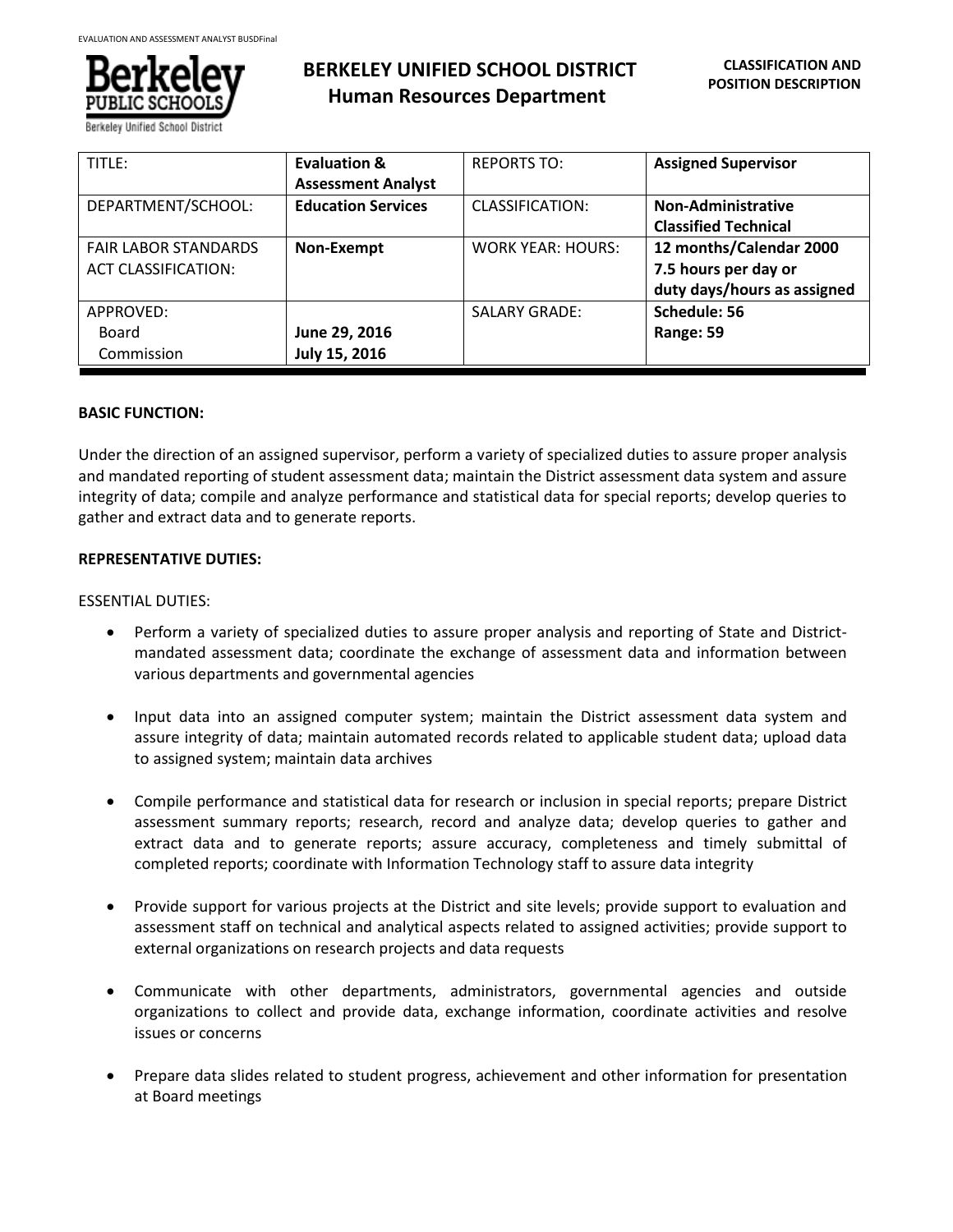- Operate a variety of office equipment including a calculator, copier, fax machine, typewriter, computer and assigned software
- Serve as a technical resource to personnel concerning proper data collection, analysis and reporting procedures; provide help-desk support in the proper use of assigned computerized systems

OTHER DUTIES: Perform related duties as assigned

# **KNOWLEDGE AND ABILITIES:**

KNOWLEDGE OF:

Statistical techniques and methods utilized in the analysis of information and data Descriptive statistical terminology, principles and methods Data control procedures and data entry operations Applicable laws, codes, regulations, policies and procedures Operation and use of computer and peripheral equipment including student information system and database management software applications, and database querying languages Research methodologies and report writing techniques Research design and program evaluation Statistical record-keeping techniques Data verification and integrity procedures Modern office practices, procedures and equipment. Interpersonal skills using tact, patience and courtesy Oral and written communication skills Technical aspects of field of specialty Arithmetic computations

# ABILITY TO:

Perform a variety of specialized duties to assure proper analysis and mandated reporting of student assessment data

Develop and implement forms and procedures for data collection and analysis

Compile and analyze test scores and data for special reports

Develop queries to gather and extract data and to generate reports

Serve as a technical resource to others regarding assigned activities

Review and verify input and output data to assure accuracy and efficiency

Interpret, apply and explain rules, regulations, policies and procedures

Maintain current knowledge of organizational, State, federal and individualized test requirements

Evaluate student test data and determine program placement

Communicate effectively both orally and in writing

Establish and maintain cooperative and effective working relationships with others

Operate computers and peripheral equipment properly and efficiently

Work independently with little direction

Meet schedules and time lines

Plan and organize work

- Keyboard and input data efficiently
- Make arithmetic computations with speed and accuracy